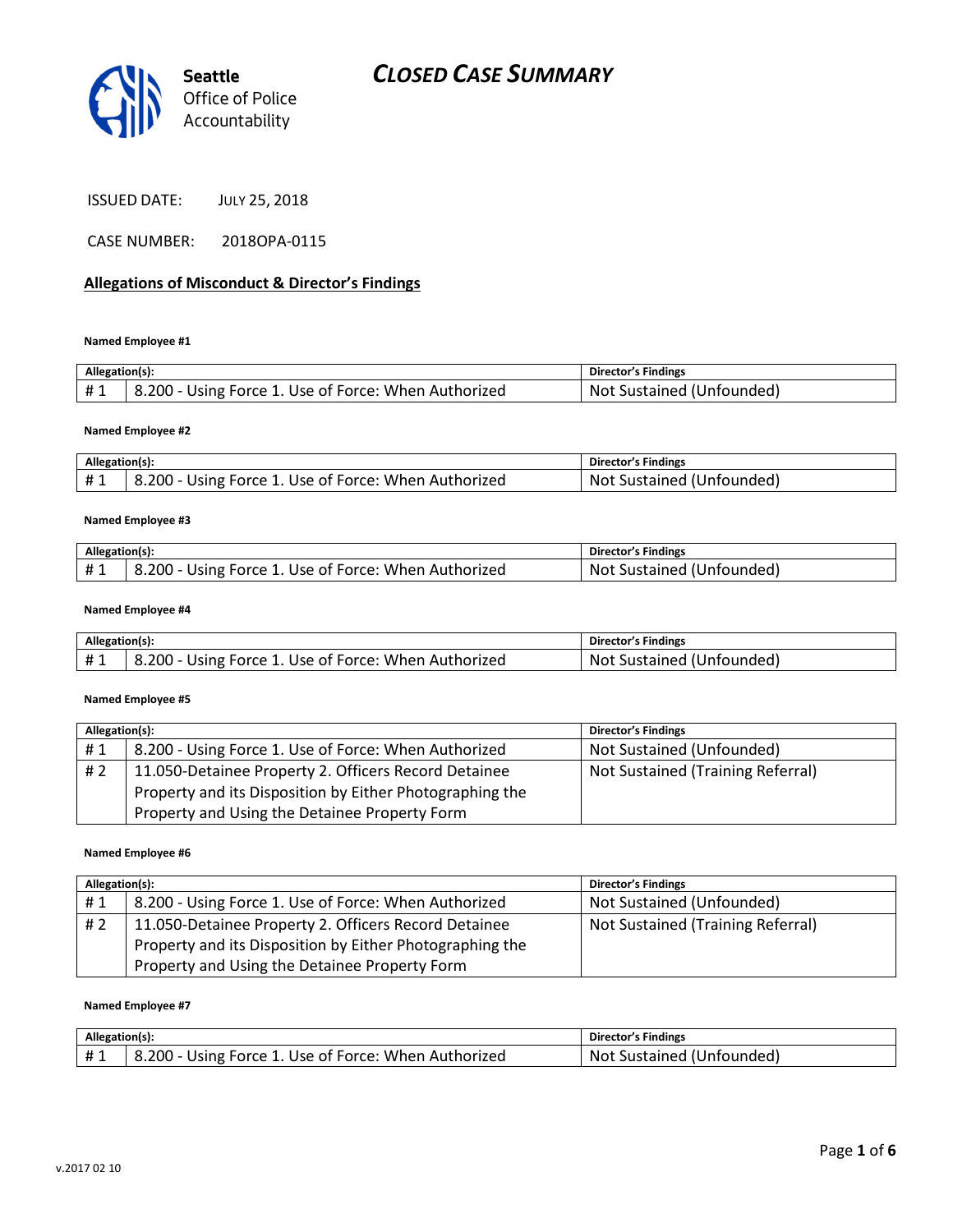

OPA CASE NUMBER: 2018OPA-0115

# This Closed Case Summary (CCS) represents the opinion of the OPA Director regarding the misconduct alleged and therefore sections are written in the first person.

### EXECUTIVE SUMMARY:

The Complainant alleged that he was "assaulted" by the Named Employees. The Complainant further alleged that the Named Employees left his property at the scene of his arrest and that it was "lost."

### STATEMENT OF FACTS:

The Complainant submitted a complaint to OPA in which he alleged that he had been assaulted by police officers. He further claimed that a variety of his property was left at the scene of the arrest and that it was lost. Apparently, the Complainant was alleging that this property was not properly safeguarded and inventoried by the officers. This investigation ensued.

After conducting its intake, OPA classified the use of force allegation for expedited investigation with the approval of the OPA Auditor. This meant that the Named Employees were not interviewed with regard to this allegation because OPA believed that it could reach recommended findings based on its intake investigation. OPA conducted a full investigation on the question of whether the officers failed to properly document and record the disposition of the Complainant's property, as required by policy.

OPA's investigation into this matter yielded that officers, including the Named Employees, responded to a call of a fight disturbance. When they arrived at the scene, the officers made contact with the Complainant and another male. The Complainant told the officers that he had been in a confrontation with the other male and that this individual had his property and would not give it back. The other male told the officers that he was walking down the street when the Complainant began to verbally harass him, including using slurs towards him. He told the officers that the Complainant then began following him down the street with a metal pipe. An independent witness confirmed the other male's account. The officers then placed the Complainant under arrest and took possession of the pipe.

The Complainant was handcuffed and walked to a patrol vehicle. Named Employee #6 (NE#6) asked the Complainant to get inside and he stated: "you're going to have to beat my ass." While officers were holding his arms, they continued to tell him to get inside the patrol vehicle. He did not do so and repeatedly argued with the officers concerning his arrest. The Complainant was finally placed in the back of the patrol vehicle. Notably, no physical force higher than de minimis force was used on him.

At the time of his arrest, the Complainant had a shopping cart that contained a number of his possessions. The cart was in the Complainant's and the officers' vicinity and could be seen on the officers' Body Worn Video (BWV). A review of the BWV revealed that NE#6 was informed by a witness to the incident that the Complainant had a shopping cart with him. Specifically, a witness said of the Complainant: "he was pushing his cart down the street." There was no indication that NE#6 ever asked any follow-up questions concerning the shopping cart or investigated it or its contents. During his OPA interview, Named Employee #5 (NE#5) confirmed that he was aware that the cart belonged to the Complainant. There was no indication from the BWV that he ever investigated the shopping car or its contents, as well as no discussion between NE#5 and NE#6 concerning the shopping cart. The contents of the shopping cart were not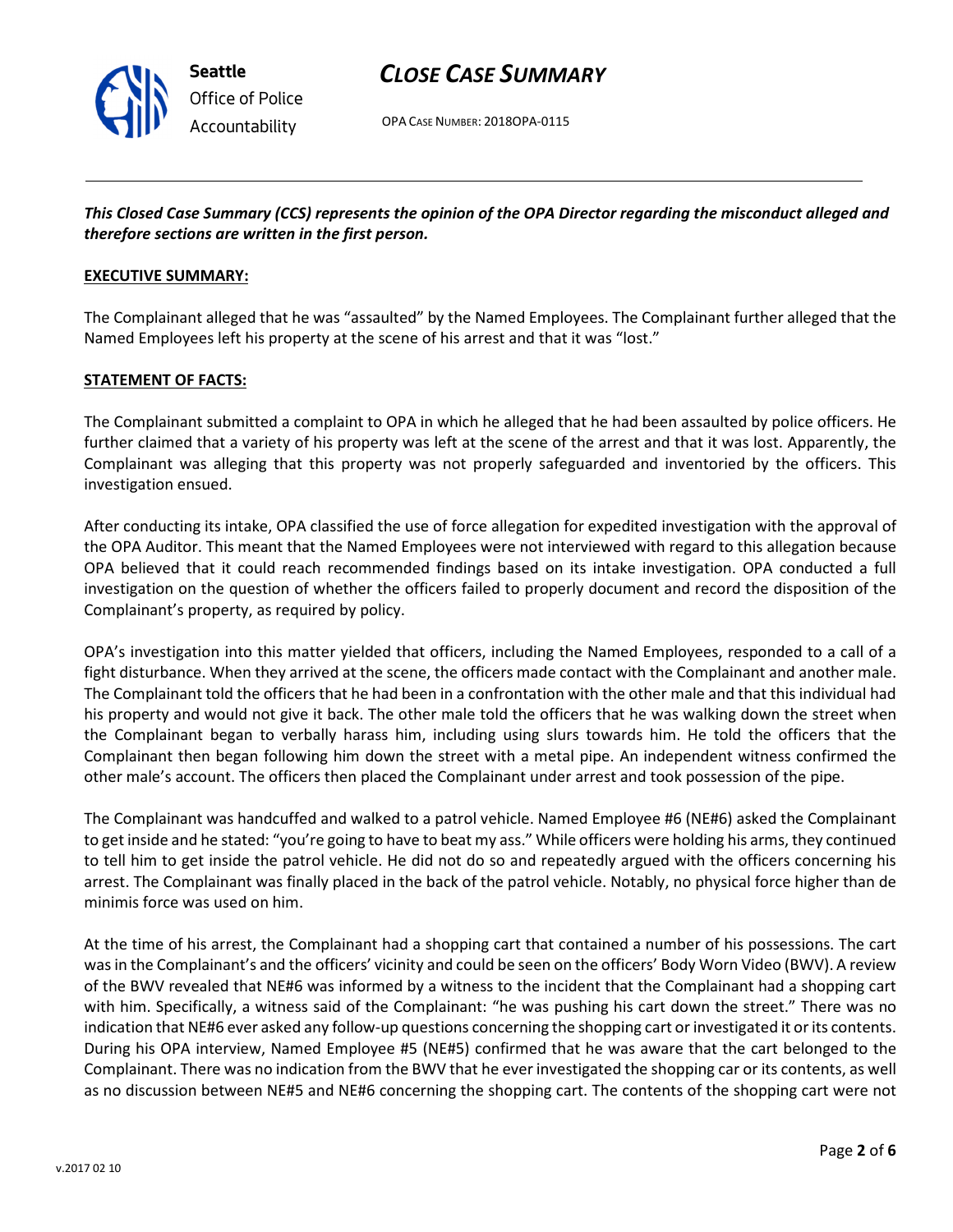

Seattle Office of Police Accountability

# CLOSE CASE SUMMARY

OPA CASE NUMBER: 2018OPA-0115

itemized and documented, they were not recorded on BWV or photographed, and they were not reported on a detainee property form.

NE#5 conducted a search incident to arrest of the Complainant. At his OPA interview, NE#5 was asked whether he complied with SPD policy by inventorying and documenting the search and generating a detainee property form. NE#5 stated that he interpreted policy as not requiring him to complete the form so long as he documented the search on BWV. NE#5 was asked whether he identified himself and the Complainant on BWV during the search and provided a narrative as to each item that was recovered. NE#5 stated that he did not.

### ANALYSIS AND CONCLUSIONS:

## Named Employee #1 - Allegation #1 8.200 - Using Force 1. Use of Force: When Authorized

As discussed above, there is no evidence that any force was used on the Complainant that was excessive or that was otherwise in violation of SPD policy. Indeed, the only force used was de minimis and was reasonable, necessary, and proportional to effectuate the arrest of the Complainant. For these reasons, I recommend that this allegation be Not Sustained – Unfounded as against all of the Named Employees.

### Recommended Finding: Not Sustained (Unfounded)

## Named Employee #2 - Allegation #1 8.200 - Using Force 1. Use of Force: When Authorized

For the same reasons as stated above (see Named Employee #1, Allegation #1), I recommend that this allegation be Not Sustained – Unfounded.

Recommended Finding: Not Sustained (Unfounded)

## Named Employee #3 - Allegation #1 8.200 - Using Force 1. Use of Force: When Authorized

For the same reasons as stated above (see Named Employee #1, Allegation #1), I recommend that this allegation be Not Sustained – Unfounded.

Recommended Finding: Not Sustained (Unfounded)

# Named Employee #4 - Allegation #1 8.200 - Using Force 1. Use of Force: When Authorized

For the same reasons as stated above (see Named Employee #1, Allegation #1), I recommend that this allegation be Not Sustained – Unfounded.

### Recommended Finding: Not Sustained (Unfounded)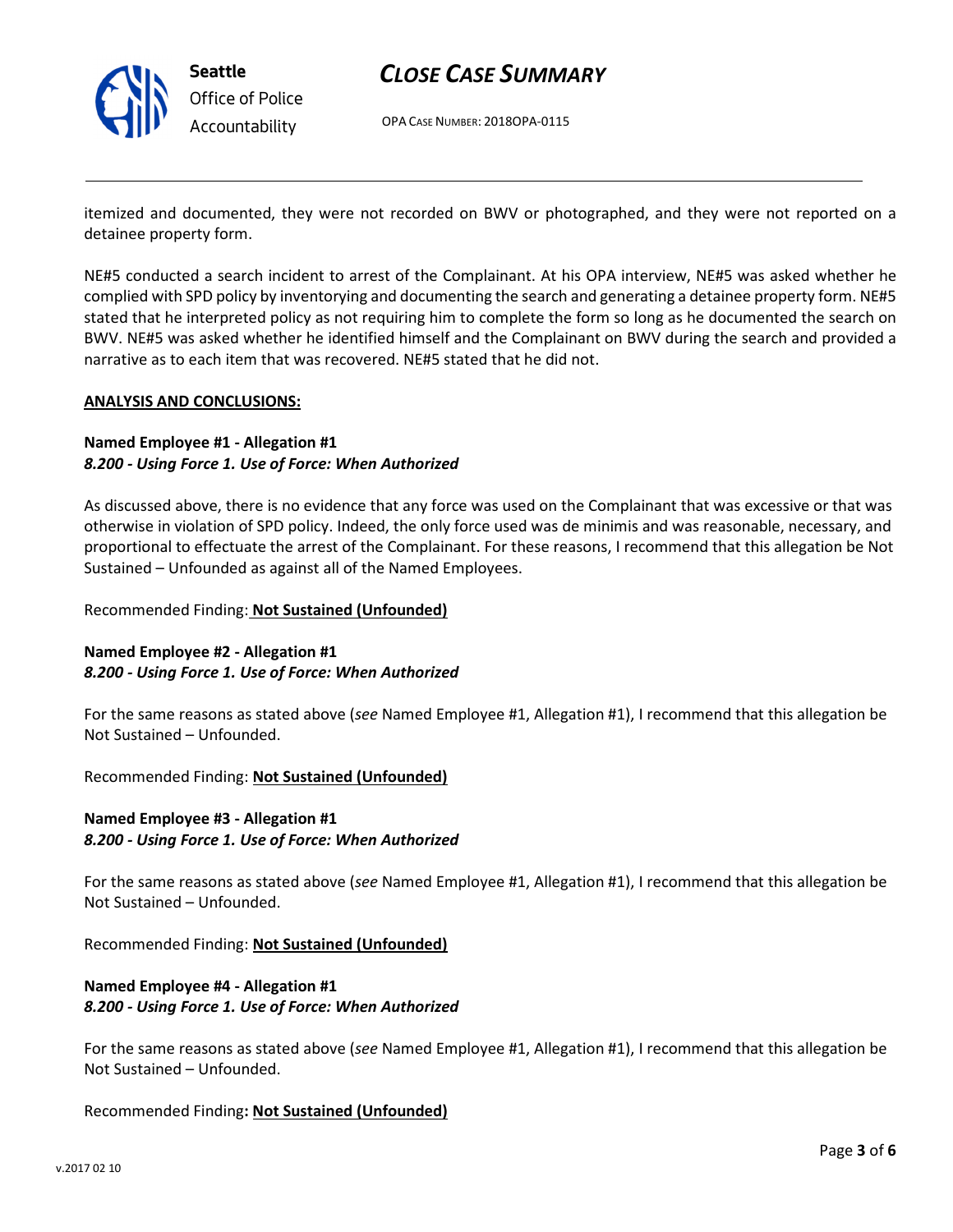

OPA CASE NUMBER: 2018OPA-0115

# Named Employee #5 – Allegation #1 8.200 - Using Force 1. Use of Force: When Authorized

For the same reasons as stated above (see Named Employee #1, Allegation #1), I recommend that this allegation be Not Sustained – Unfounded.

Recommended Finding: Not Sustained (Unfounded)

## Named Employee #5 – Allegation #2 11.050-Detainee Property 2. Officers Record Detainee Property and its Disposition by Either Photographing the Property and Using the Detainee Property Form (form 26.4) or by Using Body Worn Video (BWV)

SPD Policy 11.050-POL-2 requires that officers record detainee property and its disposition. In complying with this policy, officers have two options: they can photograph the property and use a detainee property form; or do so using BWV. (SPD Policy 11.050-POL-2.) If the officers choose to use BWV, they are not required to complete a detainee property form. (See SPD Policy 11.050-PRO-1.) They do, however, need to take additional steps, including: identifying themselves and the arrestee; giving a description of each item; and indicating the disposition of each item, to the extent it is being taken somewhere other than the detention facility. (SPD Policy 11.050-PRO-1(2)(b).)

NE#5 conducted the search of the Complainant, but he did not complete a detainee property form and did not photograph the property that he secured. He stated that he used his BWV to record the search and inventorying. However, when he did so, NE#5 did not comply with the totality of the policy. Specifically, he failed to identify himself and the Complainant on video and did not describe each item that was recovered during the search. When asked by OPA why he did not do so, NE#5 stated that he did not take these steps because he "was not under the impression that there was a change in the policy at the time." However, he was clearly aware that the policy now allowed him to conduct the property inventory on BWV, which was a significant change to the policy that was put in place less than a month before the incident. Notably, to the extent NE#5 was relying on the prior policy, he clearly would have engaged in misconduct in this case given that the previous version required that a detainee property form be created and the property was photographed, which were indisputably not done here. It did not allow for the use of BWV.

That being said, I believe that a Training Referral, rather than a Sustained finding, is the appropriate result in this case for two main reasons. First, I recognize that this was a relatively new policy at the time and it is unclear whether NE#5 had received training concerning the nuances of the revisions prior to the incident. Second, the Complainant was combative towards the officers and was uncooperative, which caused the situation to be more complex and may have potentially impacted NE#5's ability to fully comply with this policy.

• Training Referral: NE#5 should receive retraining on SPD Policy 11.050 generally, and, specifically, SPD Policy 11.050-PRO-1. NE#5 should be reminded by his chain of command of the importance of this policy and the requirement that he comply with its terms. He should be counseled concerning the circumstances of this case and his chain of command should ensure that he understands that, to the extent he deals with a similar case in the future and uses BWV, he is required to comply with all of the elements set forth in SPD Policy 11.050-PRO-1. This retraining and associated counseling should be documented and this documentation should be maintained in an appropriate database.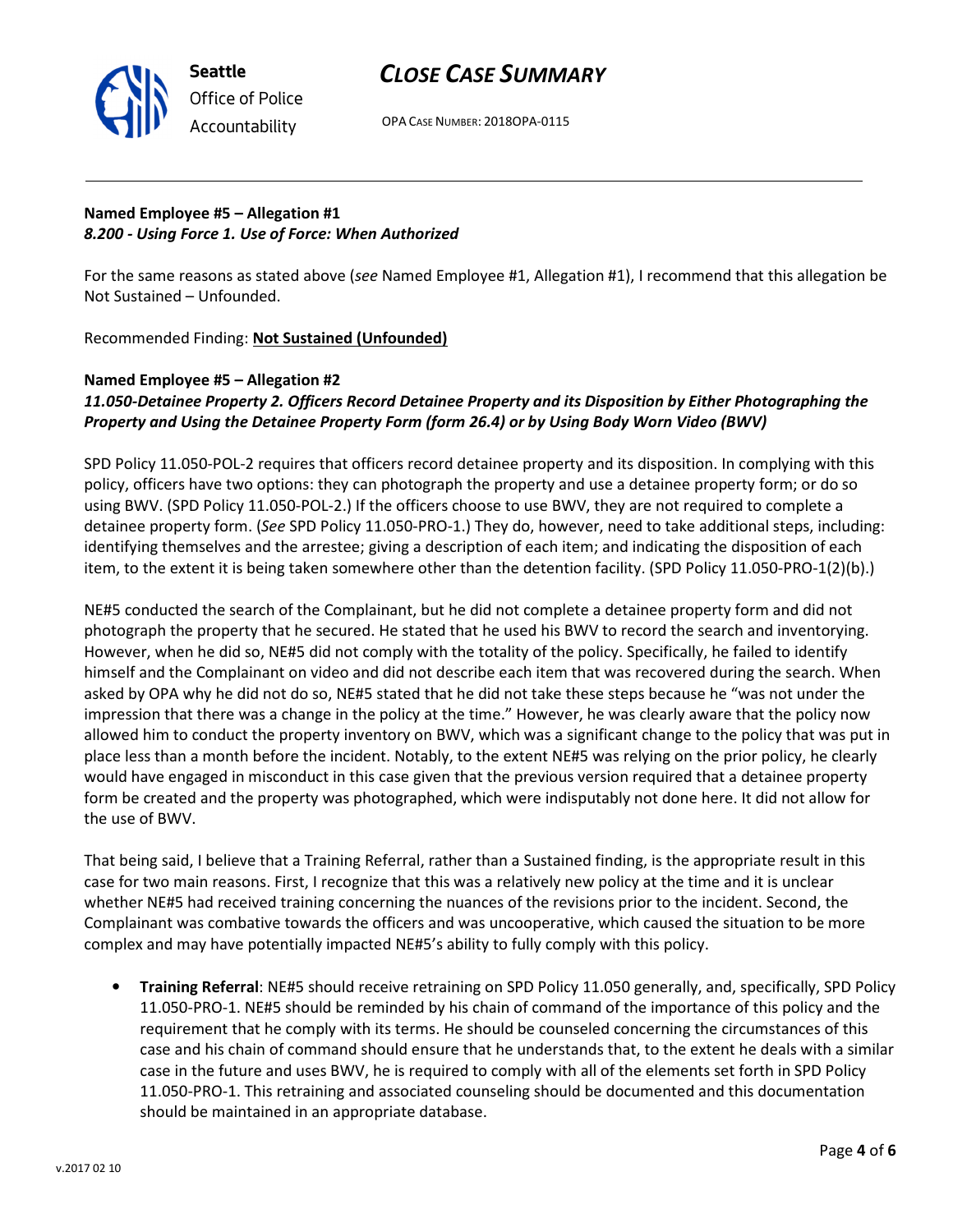

OPA CASE NUMBER: 2018OPA-0115

## Recommended Finding: Not Sustained (Training Referral)

Named Employee #6 – Allegation #1 8.200 - Using Force 1. Use of Force: When Authorized

For the same reasons as stated above (see Named Employee #1, Allegation #1), I recommend that this allegation be Not Sustained – Unfounded.

Recommended Finding: Not Sustained (Unfounded)

## Named Employee #6 – Allegation #2 11.050-Detainee Property 2. Officers Record Detainee Property and its Disposition by Either Photographing the Property and Using the Detainee Property Form

The Complainant asserted that he had a shopping cart with him during the incident that contained his possessions. He stated that he told the officers about the shopping cart and the items therein five times. He further told OPA that these items were left at the scene, were not secured by the police, and that he never recovered them. He contended that in the cart were the following items: four laptops, three phones, tools, and two backpacks full of legal documents. He estimated that these items were valued at \$3,000.

NE#6 was the arresting officer in this case. As such, she was ultimately responsible for the Complainant and his property once he was formally taken into custody. NE#6 contended that no one, including the Complainant, ever told her about the shopping cart and, if he had, she would have documented its contents. However, NE#6, and other officers, were aware that the Complainant had a shopping cart in his possession during the incident and that this cart was at the scene at the time of his arrest. This is established by the BWV. She did not, however, investigate the cart and its contents or inventory those items. Moreover, even though the BWV proves, as NE#1 asserted, that the Complainant never directly communicated to her that the shopping cart was his and that he was concerned with the items therein, this should not have to be a trigger for an officer to comply with Department policy. While I doubt that the Complainant had \$3,000 worth of items in the shopping cart, this assertion cannot be proved or disproved because such steps were not taken. This is exactly the purpose of this policy. The failure to take those steps was contrary to policy.

However, given that the Complainant did not expressly tell NE#6 about his ownership of the shopping cart and given the specific circumstances of this case (including the Complainant's aggressive demeanor), I find that a Training Referral, rather than a Sustained finding, is the appropriate disposition.

• Training Referral: NE#6 should receive retraining on SPD Policy 11.050 generally, and, specifically, SPD Policy 11.050-PRO-1. NE#6 should be reminded by her chain of command of the importance of this policy and the requirement that she comply with its terms. She should be counseled concerning the circumstances of this case and her chain of command should ensure that she understands that, to the extent she deals with a similar case in the future, she is required to document and inventory property, even if contained in a shopping cart. This retaining and associated counseling should be documented and this documentation should be maintained in an appropriate database.